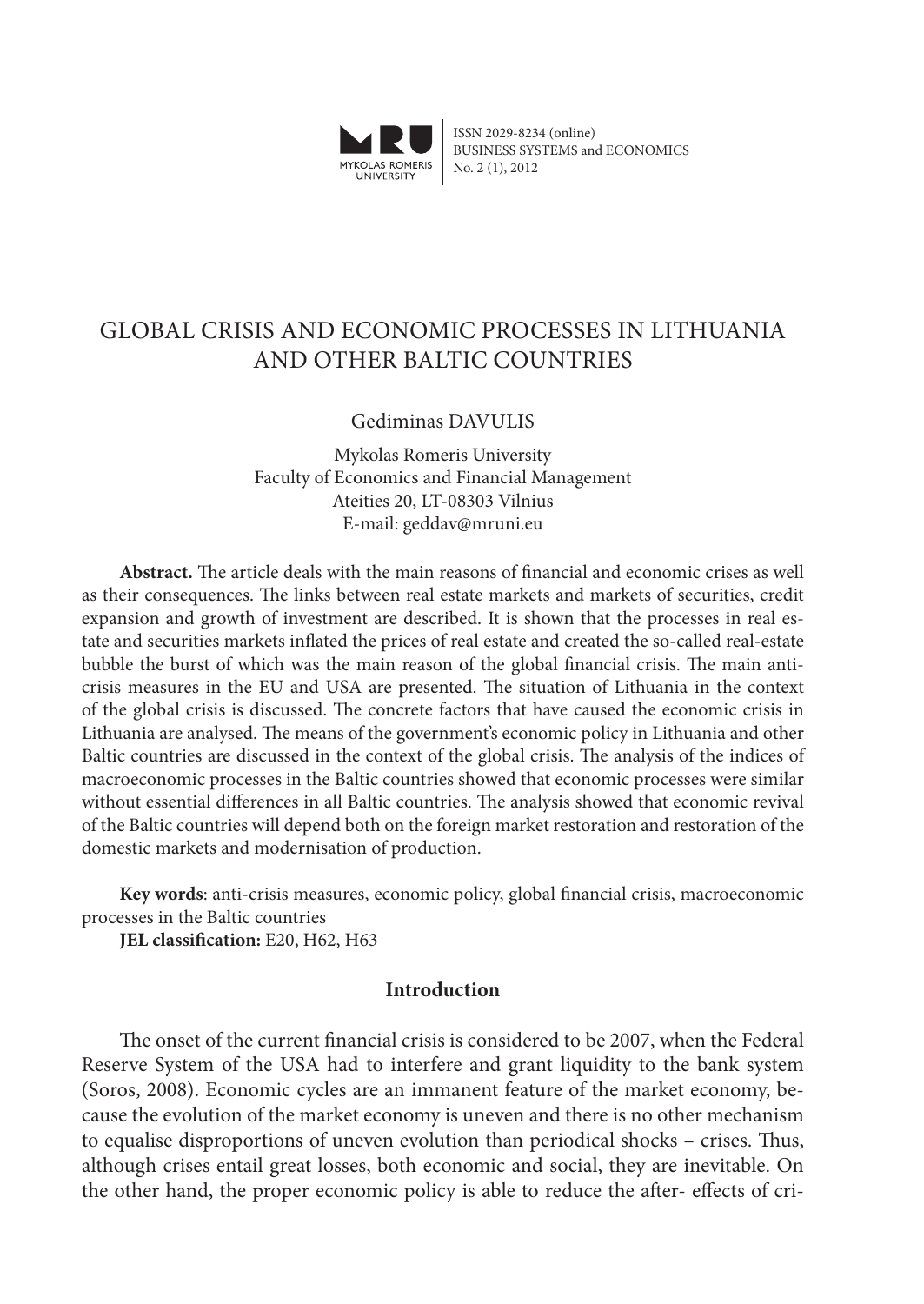ses. Although economic cycles, i.e. economic booms and recessions, are inevitable in the market economy, apart from common features, each economic cycle is different. Specific reasons that cause economic recession are also different.

Despite the fact that no economic cycle is apt to repeat, the analysis of its causes has a sense for the sole purpose of avoiding the economic policy errors made. For example, the experience available today has enabled us to control the global crises much more expeditiously and faster than in 1929-1933. Though we have to accept the fact that today the world experiences less an economic depression on a no smaller scale indeed than that in the years of the Great Depression (Eichengreen B., O'Rourke K. H., 2010).

In the article, the main causes of the global financial crises as well as their effect on the Baltic countries economics are analysed. The dynamics of the main macroeconomic indices (the GDP, the budget deficit, the state debt, the inflation rate, the unemployment rate, the volume of import and export) are analysed in the period from 2004to 2010 by using the data of the Eurostat database. The dynamics of these indices shows the main macroeconomic tendencies in the Baltic countries. Measures of the state economic policy in the USA, the EU and the Baltic countries are discussed in the context of global crisis.

# **The main causes of the worldwide financial crisis and anti-crisis measures in the USA and the EU**

The current global crisis is not the only worldwide crisis in the new history of humanity. We are aware of such economic crises that have affected more than one state and therefore they can be called worldwide crises (Dash, 2001; Feldstein, 1991; Sylla, 2009). The current global crisis stands out from the previous ones by its measures. It affected the majority of world countries. In this respect it even surpassed the Great Depression of 1929-1933. On the other hand, both crises have got common features. Actually, both crises arose due to some troubles in the US financial markets. Their major features are vast credit expansion and financial novelty. The truth is that the current crisis stands out by application of very complicated derivative financial measures and insufficient assessment of risk, though these derivative measures were created namely to diversify and diminish the risk. It should be stressed that the severe lessons of the Great Depression were not in vain and the governmental response to economic recession was much more expeditious than in 1929. The Great Depression impelled to create the economy regulatory theory the methods of which allowed us manage the time challenge (Romer, 2009).

As back as 2005 the journal 'The Economist' warned about the so-called real estate bubble in progress in the USA and it possible consequences. Namely, the processes in the real estate market were the detonator that invoked the world crisis of finance and economy. Real estate was always treated as a safe investment, the price of which will never fall down (Manson, Rosner, 2007). A great demand for real estate raised its price and that in its turn, increased investments into real estate. Side by side with the expansion of the real estate market, mortgage credits increased as well. Having noticed that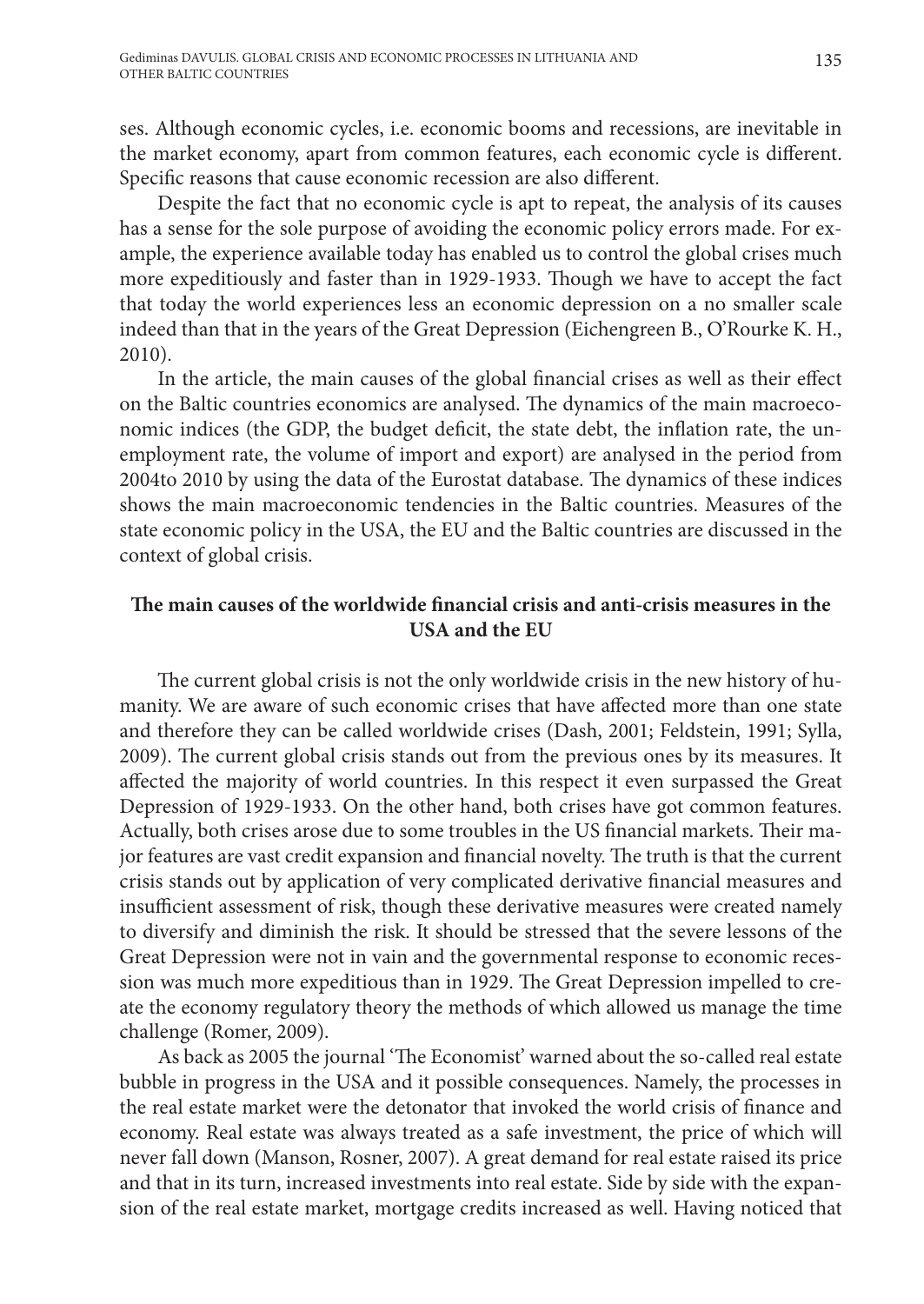the value of their credit mortgage (houses under construction) was growing, thereby decreasing the risk of borrowing, banks also decreased the requirements of credit distribution. Thus, the credit and real estate markets were in full swing. Banks grouped the newly given credits and turned them into the so-called collateralised debt obligations and sold them to various investment banks and companies. These later turned the securities bought into secondary debt securities and sold them in the markets of securities.

However, the growth of prices of real estate has limits. As the real estate marked was saturated and its demand began to decrease, its price sank as well. With a decrease of the value of mortgage the amount of bad credits of banks is increasing which thereby entailed liquidity problems of banks. The latter fact pushed banks into a complicated situation. Borrowing becomes risky which, in its turn, entails the growth of credit interest. On the other hand, with a decrease of the value of mortgage, security of obligations also decreases which turns derivative financial means into worthless papers. Thus, the liquidity problems and decline of the value of securities led even big banks and investment companies to bankruptcy. It means the onset of the global crisis.

Globalisation also facilitated the expansion of the crisis. The consequence of globalisation is integration of economics, finance, culture, and other spheres of world countries. Globalisation has both positive and negative consequences. As Kropas (2007) states, the intensifying integration of financial markets is related to the growing risk and uncertainty. Therefore, it is difficult to predict its consequences. On the other hand, with an increase of interrelations and dependences between global financial markets and economics, the risk of problem transmission increases as well.

Famous American economists – Paul Krugman (2008) and Joseph Stiglitz (2006) wrote about a possible financial crisis in the USA before its onset. J. Stiglitz paid attention to a deteriorating economic situation of the country and criticised the Central Bank of the USA with regard to their inflationary policy in progress. Rather long before 2007 indicators of the American economics such as price of real estate, a high longterm deficiency of the current account and decreasing rates of economic growth of the country showed that the country was on the verge of financial crisis (Felton, Carman, 2008). The global crisis, though to a lesser extent than in the USA, had a bad effect on the EU countries as well.

However, both the USA and the EU institutions took anti-crisis measures rather resolutely. The Federal Reserve System of the USA, later the Bank of Great Britain and the European Central Bank began to decrease the basic interest rate with a view to stop the growth of the market interest rate. However, during a depression, even a very low size amount of basic interest does not help vivify the economic activity (Mises, 2009).

Therefore the financial system of the USA was subsidised with large sums to support bank liquidity and later the major share of state expenditure was assigned to stimulate consumer's expenses and social programmes. In 2008, the European Commission (Commission of the European Communities, 2009) prepared a restoration plan of economics which implied the increase of demand by enlarging the purchasing capacity of population and restoring the confidence of investors. However, only the largest states of the EU can afford the necessary resources for restoring their economics.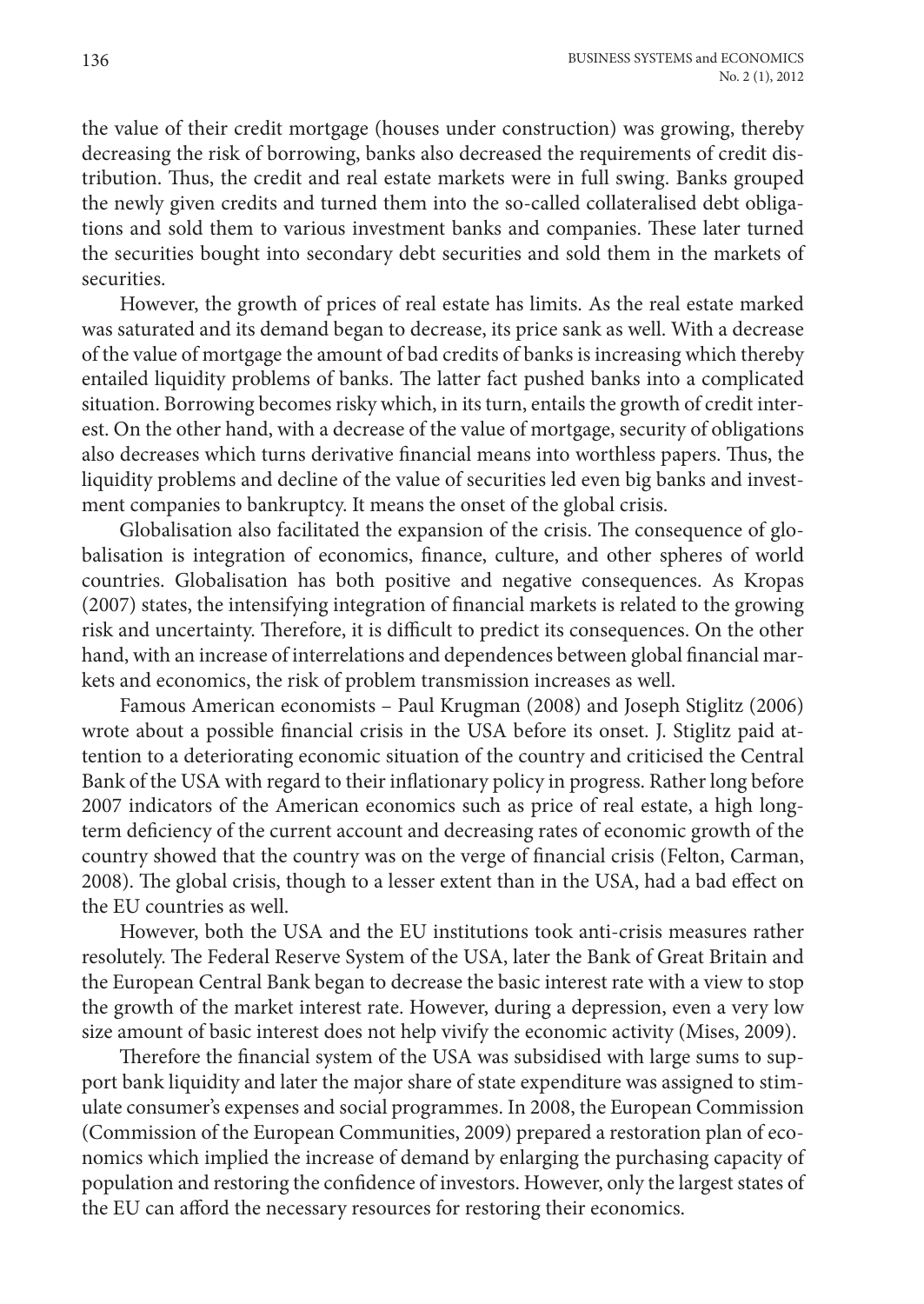#### **The particular reasons of economic crisis in Lithuania**

The main reasons of economic crisis in Lithuania were the negative tendencies in the real estate market, irresponsible economic policy of the Government and adverse situation in the international markets. 2004-2007 were the years of the fast economic growth in Lithuania as well as in other Baltic countries. Decreasing unemployment, increasing income, hard currency and financial support of the EU were the main factors of growth which, according to Rosenberg (2008), were unprecedented in postwar Europe. These factors have laid the basis, as evident at present, to cherish grounded hopes as to the future of the country. Guided by those hopes, both enterprises and households began borrowing for consumption and business ever more and all the more the banks granted loans with engaging interest. The largest share of loans received by a household was aimed at the real estate market. This process was stimulated by state given tax privileges for lodgings loans which established conditions for forming a real estate bubble. According to the data of the Bank of Lithuania, the volume of loans to acquire lodgings has grown from LTL 50 million in 2004 up to LTL 720 million in 2007. Such an expansion of credit had decisive influence to form a 'bubble' in the Lithuanian real estate market.

In the period before the crisis the Lithuanian economics was growing due to the growth of domestic demand which was also maintained by domestic demand-stimulated import growth. However, the import increase was not equivalent to an adequate export increase and the balance of foreign trade was in deficit up to 2009. In such a situation, economic growth was feasible only by borrowing in the international financial market. Constant foreign trade deficit also determined the growth of the current account deficit of the account. In line with the data of the Bank of Lithuania, the current account deficit in Lithuania has grown by almost 300% from 2004 to 2007 and exceeded LTL 14 billion.

Despite rather high growth rates of GDP of the country, year after year budget expenditure exceeded receipts income. Though the budget deficit before the crisis was not so high (Fig. 1), under the conditions of fast economic growth, it increases overheat of the economy.

On the other hand, the constant budget deficit increased the country's debt which is unacceptable under the conditions of the economic growth (Zucchelli, Kirsebom, 2009). Due to the global crisis, increased interests stopped the flow of foreign credits and shook the economic growth basis of the country. As the data basis of the Lithuanian Department of Statistics show, the rate of the country's GDP growth in 2007 amounting almost up to 10%, fell down up to 3% in 2008 and in 2009 it slowed down up to 15% (Fig. 2) by pushing Lithuania among the countries that most suffered from the crisis. Lithuania was not ready for such a situation, because its strategies for economic development, as noted by Rakauskiene and Krinickiene (2009), were based on the premises of macroeconomic stability and continuous economic growth. It shows that such strategies were created in a formal and unqualified manner.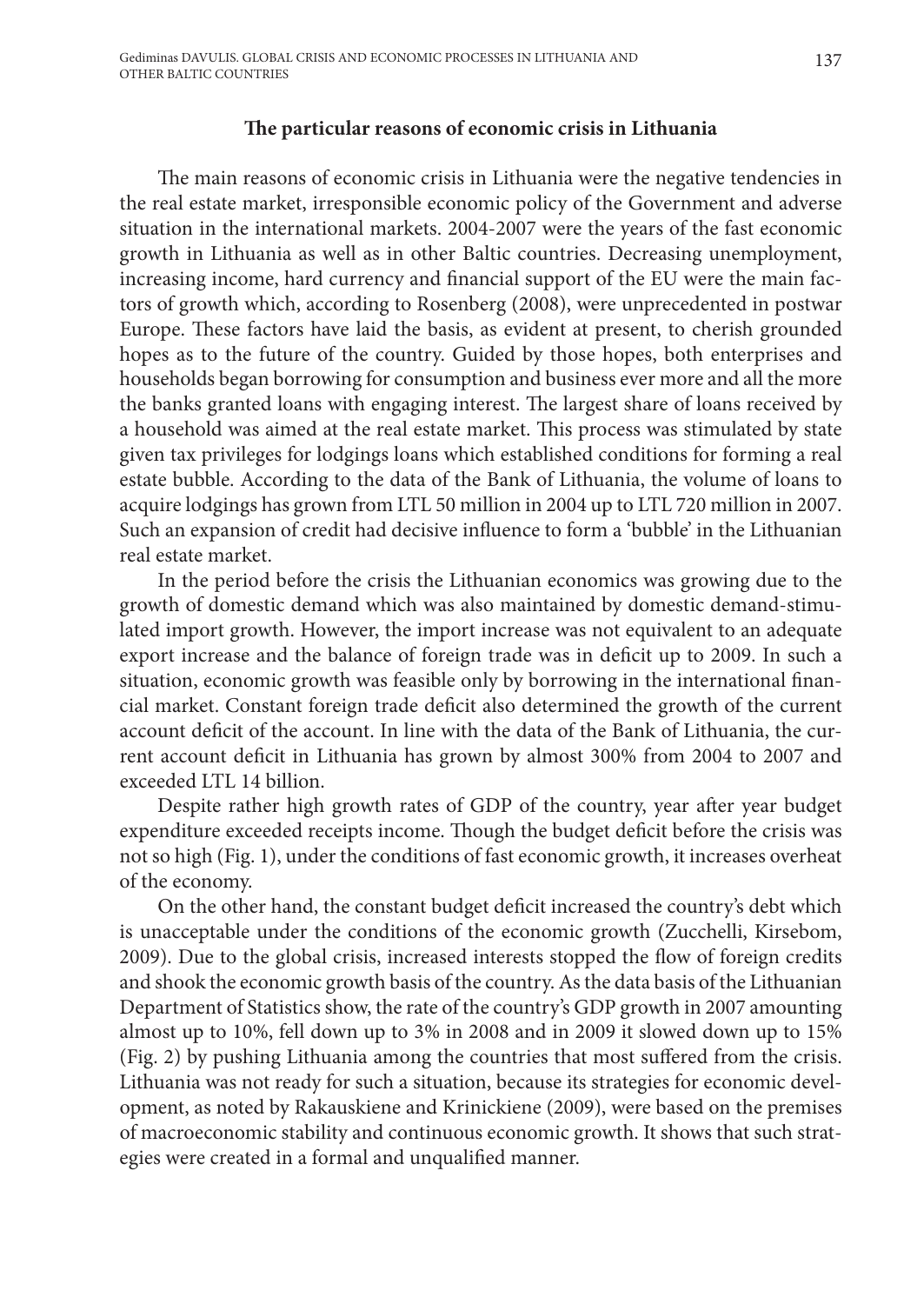

Fig. 1. Lithuanian Government deficit in 2005-2010

source: lithuanian Department of statistics http://www.stat.gov.lt/lt.

**Fig. 2.** lithuanian GDP in 2005-2010 (at market prices) in litas



source: lithuanian Department of statistics http://www.stat.gov.lt/lt.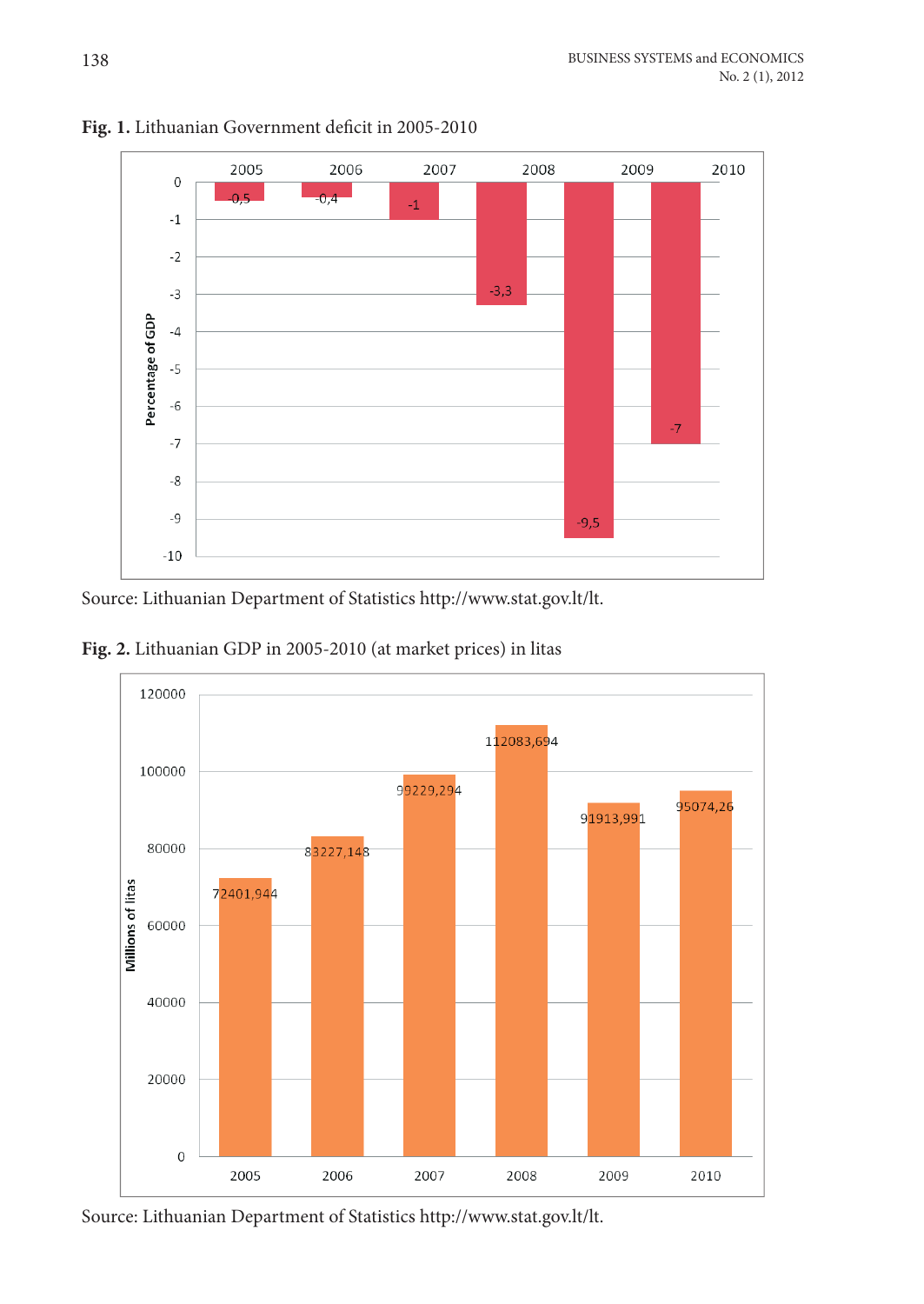After the burst of the "bubble" in the Lithuanian real estate market, the credit interest, given by the banks operating in Lithuania, has grown as well. That negatively affected the subjects of the Lithuanian economy. Only the processes in the county's real estate market could invoke economic depression, however, it was mostly outside factors that have affected our economics. The global crisis predetermined slowdown of economic growth and consumption decrease of many world countries. Decreasing consumption of foreign countries restricted the chances of the Lithuanian export and that was one of the most important factors that determined the country's economic depression. The domestic market of Lithuania is too small to maintain the growth of economics and to compensate the decrease in export. With the revival of markets of foreign countries, Lithuania's possibilities have improved as well. In the opinion of the same authors, improvement of business conditions in such export-oriented sectors as industry and tourism help countries as small as Lithuania revive (Rosenberg, 2008).

#### **Anti-crisis measures in Lithuania and other Baltic countries**

It should be admitted that Lithuania met the crisis being quite unprepared to it, though the seen of the global crisis reached Lithuania. This fact was determined by both political reasons and governmental incompetence as well as the lack of responsibility. For motion of a budget in deficit under the conditions of rapid economic growth contradicts not only the economic principles but also the common sense: the excess surplus budget would prevent 'overheat' of economy and establish conditions to mitigate the consequences of the crisis. Meanwhile, the Estonian political forces showed much better responsibility in making coordinated decisions (Andersen, 2009). It is true, in 2007 the Fiscal Discipline Law (the Law) was passed the purpose of which was to ensure the financial stability of the governmental sector and a stable development of the economy. The Law determined that the deficit of the governmental sector in 2008 could not be higher than 0.5 % of the GDP. It is evident that the Law was adopted too late and its requirement could not be realised when the crisis had already started. In the presence of the crisis, the Bank of Lithuania and the Parliament of the Republic of Lithuania have decided: to diminish the mandatory reserve norm from 6 to 4% and to increase the deposit insurance sum up to EUR 100.000 with a view to vivify the domestic market using additional financial resources. Though those decisions were correct and adopted in time, unfortunately, their effect seemed to be insufficient. To maintain the market activity a more intensive promotion of economy was necessary. However, due to an inadvertent and irresponsible budget policy persuaded in the years of economic rise progress, there were no resources to stimulate the economics. Therefore, nothing else remained but to take measures that were usually applied at the time of economic growth and not during the period of depression. The newly elected Parliament of the Republic of Lithuania and the Government undertook to apply the measure of restrictive fiscal policy: to decrease expenditure and increase taxes in order to stabilise state finances, which was persistently recommended by the European Commission.

At the end of 2008, a decision was made to increase the rate of value-added tax up to 19% (later on it was increased up to 21%), income-tax, excise duty on fuel, cigarettes and alcohol, as well as to eliminate the majority of reduced tariffs of the value-added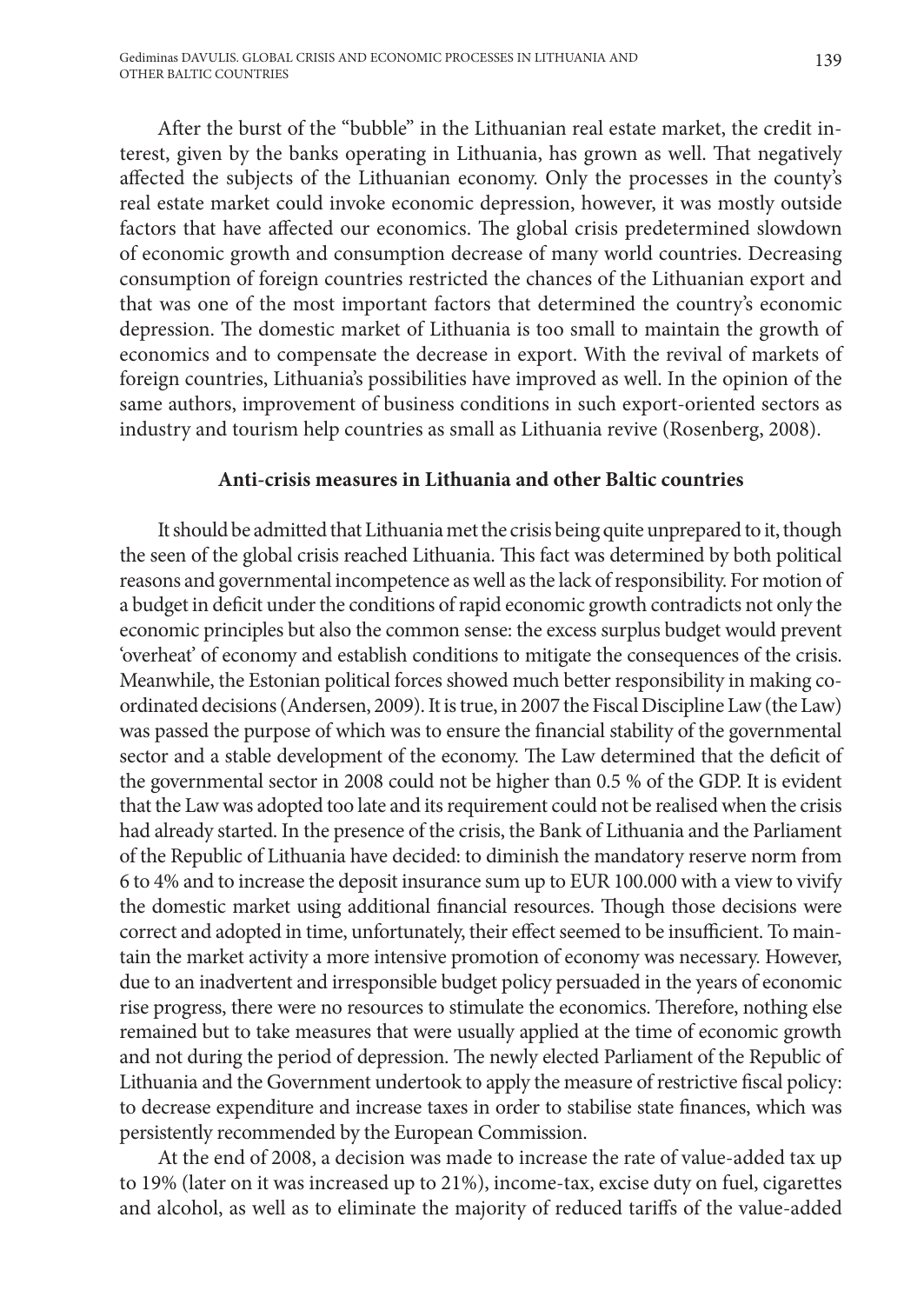tax. The so-called 'night' tax reform came into effect on 7 January 2009. The tax reform was aimed more at collecting more budget revenues and stabilising the state finance system than at neutralising the consequences of the crisis. However, in 2009 much less state budget revenue was collected than in 2008. Naturally, such a result was largely determined by the economic depression; however there are little doubts that the 'night' tax reform was a great governmental lapse and that it was damaging rather than useful for the country's economy.

In the years of economic growth before the crisis, the state budget was not only formed in deficit but also its expenditure was constantly increased. Therefore, as a result of the crisis, with a slump in budget revenues huge budget deficit appeared as the state liabilities to finance various spheres all remained the same. Due to that reason the budget deficit, as showed by the databases of the Lithuanian Department of Statistics, amounted up to 3.2% in 2008 and even up to 9% of the GDP in 2009, i.e. almost three times higher than the Maastricht criterion.

Thus, the Government had to adopt an undersubscribed decision – to pursue the so-called retrenchment policy, i.e., to diminish government expenses by lowering the employees' 'and officials' salaries, pensions, and social benefits, whereas such a policy is assessed ambiguously. On the one hand, it allows diminishing government expenses, on the other hand, it decreases income of the population and thereby consumer demand. The decrease in demand even more weakens the home market. The domestic market will revive only if income of the population starts growing and consumer demand increases. We are far from that as yet.

Apart from the above-mentioned financial stabilisation measures, the anti-crisis governmental plan provided for the improvement of business environment and financial support to business, promotion of export and investments, utilisation of the EU structural support, and renovation of the block of flats. However, this business promotion plan has not yet been put into practice and has yielded no tangible results so far.

At the end of 2008, the Latvian Saima approved the programme of stabilisation and revival of the Latvian economy (Embassy of the Republic of Latvia in Vilnius). The programme obliged the Government to pursue a strict fiscal policy decreasing the state budget deficit, to establish the stabilisation reserve into which money could be transmitted in case the budget is balanced and the growth of the GDP exceeded 2%. The structural reforms were provided in the plan in order to decrease the expenses of public management by 15%, while financing of social protection measures would not be decreased. The Bank of Latvia was obliged to keep a fixed ratio between the latas and the euro. In line with the programme, from 2009 the Government of Latvia plans to decrease the tariff of residents' income tax by 2%, to increase the rate of the valueadded tax by 3%, to eliminate the majority of reduced tariffs of the value-added tax, to increase the excise duty for fuel, coffee and alcohol as well as to tax dwelling apartments of habitants from 2010. In 2010, the Latvian Government submitted a new plan of economic revival to Saima. The stimulation of export, the manufacture of home commodities for replacing import, orientation of production to manufacture commodities with high added values as well as stimulation of the sectors of economy grounded on the knowledge and innovations have been provided in the plan.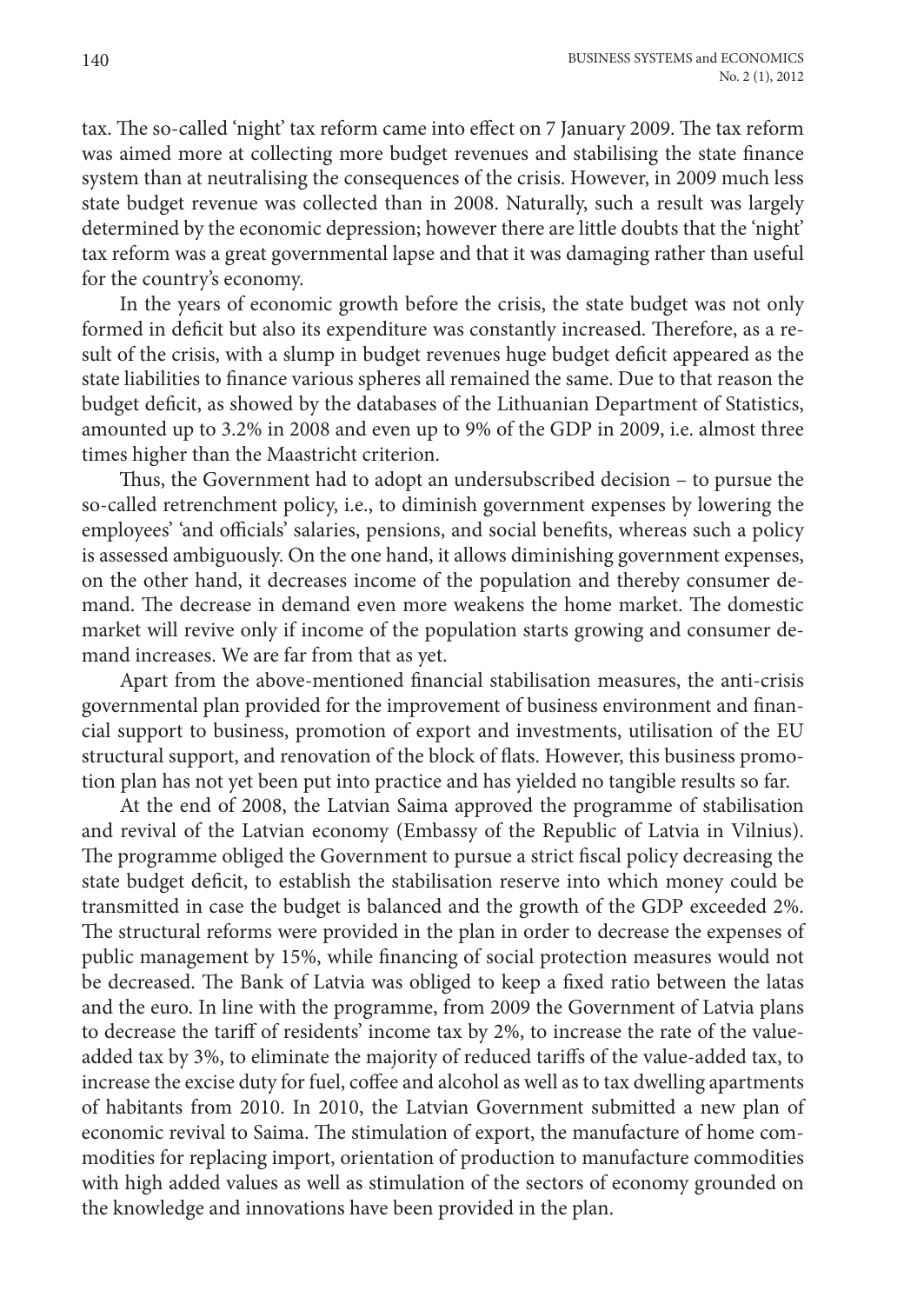In 2008, the International Monetary Fund, the World Bank and the financial institutions of the EU granted a credit to Latvia amounting to 7.5 billion euro (1.7 billion euro of which was granted by the IMF) to make reforms. Despite the fact that the creditors fixed a low interest for credit, they required the fulfillment of strict conditions, i.e. to decrease the state budget deficit to 3% of GDP within three years, not to increase pensions, to decrease salaries, to set new taxes, to diminish governmental management expenses by 30% instead of 15%.

Thus, the anti-crisis measures are similar both in Latvia and in Lithuania. The revival of economy is grounded on strict fiscal policy and saving in both countries.

Estonia began executing strict fiscal policy earlier than the other Baltic countries, i.e. before the start of the crisis. In the years of the fast economic growth that country began forming a surplus state budget and accumulating fiscal reserves. The accumulated reserves allowed Estonia to avoid the necessity of borrowing in the international financial markets by paying high interest during the global crisis. Although Estonia did not have a formal anti-crisis plan, as it hoped to naturally overcome the economic difficulties, it was also forced to apply the saving mode. The Estonian Government has also adopted decisions to decrease state expenditure, especially in the sphere of health protection and education, pensions and salaries (by 15%), to increase the rate of valueadded tax from 18 to 20%, the excise duty on tobacco products and alcohol and to introduce new taxes (Statistics Estonia). Therefore, the accumulated financial reserves permitted gaining obvious advantages for Estonia in comparison with the other Baltic countries. Despite the fact that Estonia pursued an expedient fiscal policy before the crisis and accumulated fiscal reserves, the character of macroeconomic processes in all of the Baltic countries was very similar and differed insignificantly. It is true that the accumulated financial reserves permitted Estonia to avoid additional difficulties in the sphere of public finances confronted by the Lithuanian and Latvian economies.

#### **Macroeconomic situation in the Baltic countries during the crisis**

The analysis of macroeconomic situation in the Baltic countries is made by using the data of the Eurostat database. As mentioned above, for a number of years the Baltic countries were marked by a considerably faster economic growth than the other EU states. The maximum rate of GDP growth before the crisis amounted to almost 10% in Lithuania, almost 8% in Estonia and exceed 12% in Latvia. However, as the global trade shrank as a result of the world economic crisis, the export-oriented economy of the Baltic countries plummeted to an all-time low: in 2009, the real GDP of those countries decreased by 14-18% (14% in Estonia, 17% in Lithuania and 18% in Latvia) as compared to 2008 data. In 2010, the Baltic countries have already shown some signs of recovery in their economies (Fig. 3).

Like many other EU countries, Latvia and Lithuania are facing the budget deficit problem: proportion of fiscal deficits to GDP largely exceeds the limit of 3% prescribed by the Treaty of Maastricht. According to the data of the Eurostat database, in 2009 this figure amounted to 9.2 % in Lithuania and 10.2 % in Latvia, but in 2010 their fiscal deficits decreased to 7-8 % of GDP. Information regarding government debt is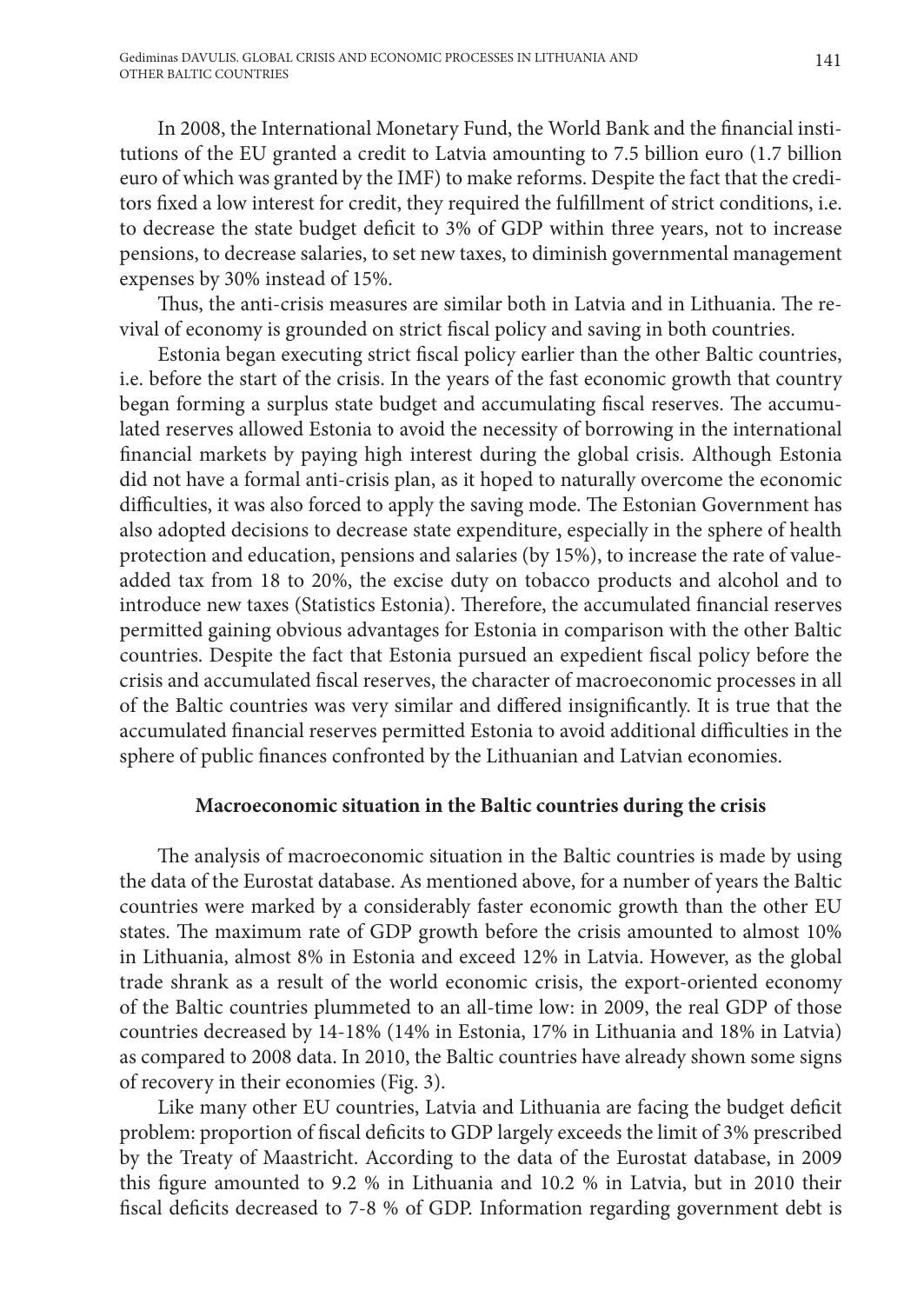not satisfactory as well. as to 1 July 2010 the proportion of the government debt to GDP equalled to 43% in Latvia and to 34% in Lithuania and these figures satisfied the maastricht criterion, i.e. they did not exceed 60% of GDP, but in the last two years they were increasing very fast. Therefore, Lithuania and Latvia will have to face a difficult task, i.e. reduce their fiscal deficits to the permissible limit (Fig. 4).





Source: Eurostat database http://epp.eurostat.ec.europa.eu/portal/page/portal/eurostat/home/

Fig. 4. Government deficit of the Baltic states in 2005-2010



Source: Eurostat database http://epp.eurostat.ec.europa.eu/portal/page/portal/eurostat/home/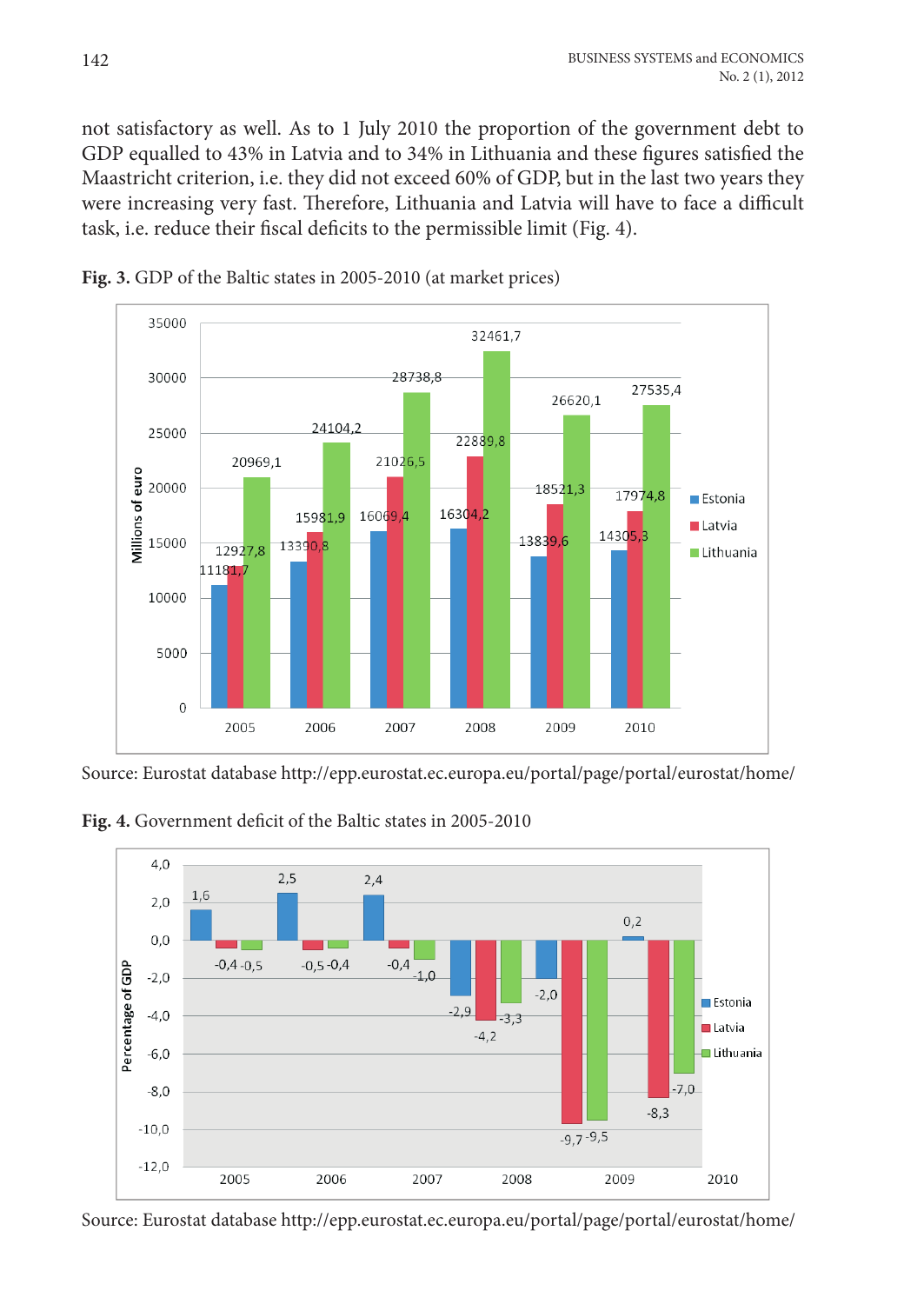The situation in these spheres is much better in Estonia. Estonia has no problems with budget deficit due to accumulated reserves. However, one must admit here that Estonia did manage to maintain its financial discipline at the level likely to be envied by other countries with much more economic power. In 2009, the Estonian budget deficit was as low as 1.7% of GDP. Even though in 2010 the Estonian budget deficit amounted to 2.2% of GDP, it still did not exceed the limit of 3% of GDP, thereby satisfying the Maastricht criterion. Moreover, according to the data of the Eurostat database, the Estonian foreign debt, though constantly increasing during the crisis, constituted only 7% of GDP, which is substantially less than required for a country to be accepted to the euro zone. Therefore, Estonia is the only state from all of the EU countries that satisfies the Maastricht criteria. It allowed the country join the European Monetary Union from 1 January 2011. The most important factors which subsequently led to such remarkable achievements were a well thought-out economic policy, concentration of all national political powers upon one common aim and, as mentioned above, strict financial discipline. The support that Estonia receives from the Nordic countries cannot be underestimated either (Fig. 5).



**Fig. 5.** Government debt in the Baltic states in 2005-2010

Source: Eurostat database http://epp.eurostat.ec.europa.eu/portal/page/portal/eurostat/home/

All the three countries – Lithuania, Latvia and Estonia – are coping with the problem of emigration. if emigration processes are not suppressed in these countries, they will face serious economic problems in the future. Moreover, in spite of intensive emigration, unemployment has become a serious and large-scale problem in the Baltic countries. According to data of the Eurostat database, unemployment rate in these countries has reached unprecedented heights during the crisis and now amounts to 14-18% (14% in Lithuania and Estonia and 18% in Latvia). It is unlikely that this year any considerable changes would take place in the labour markets of all the countries concerned (Fig. 6).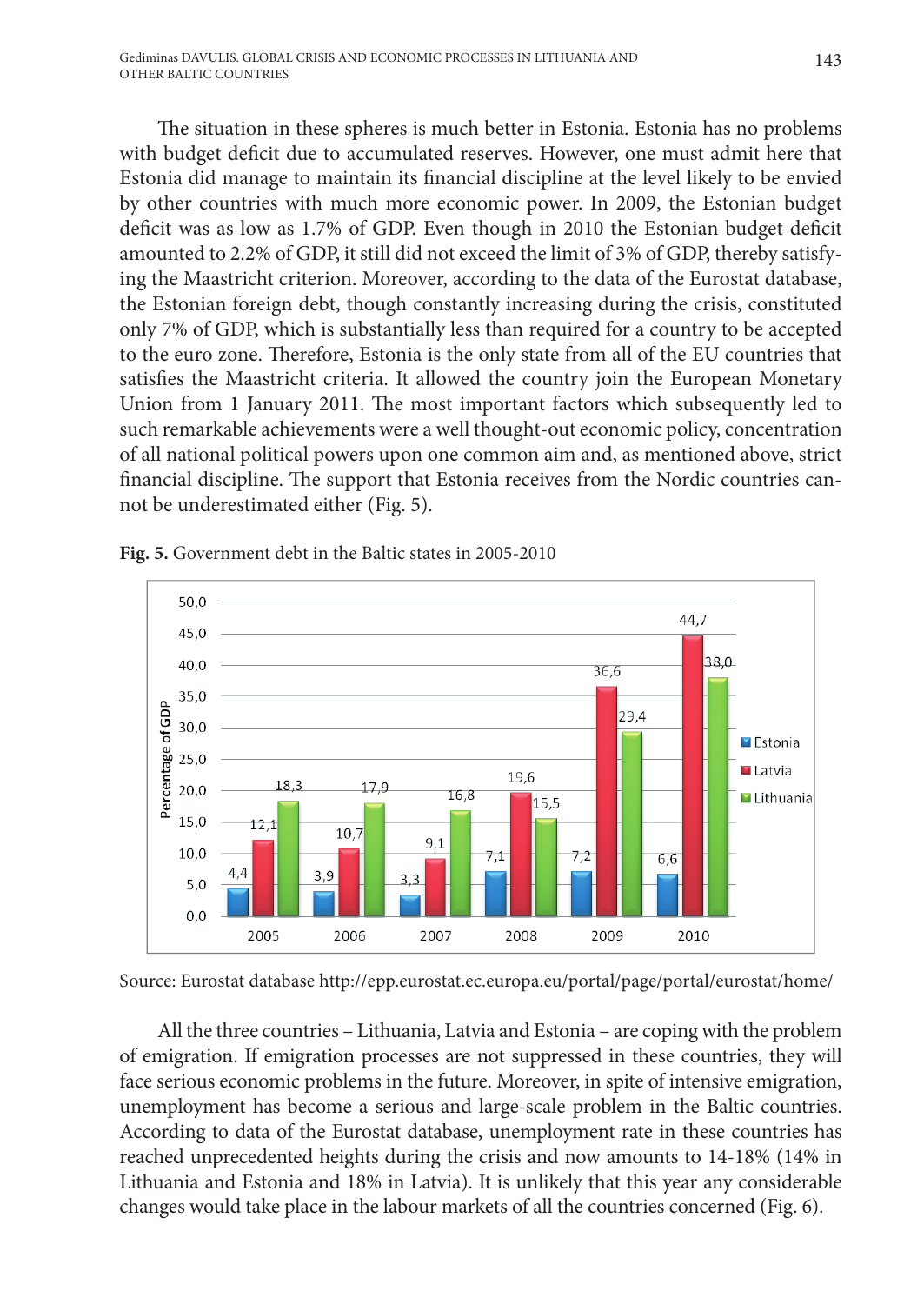

Fig. 6. Unemployment rate in the Baltic States during the period 2005-2010

According to the data of the Eurostat database, in 2004-2008 inflation constantly increased in all three Baltic countries: from 1.2% in 2004 to 11.1% in 2008 in lithuania, from 3% in 2004 to 10.6 in 2008 in estonia and from 6.2% in 2004 to 15.3 in 2008 in Latvia. During 2008, the level of inflation sharply fell down, i.e. to 4.2% in Lithuania, to  $0.2\%$  in Estonia, and to 3.3% in Latvia. In 2010, the Baltic countries underwent inflationary pressures from abroad, determined by the growth of prices of raw materials, energy supplies and grain in world exchanges. Bearing in mind the fact that, in comparison with the eU average, common price level in the Baltic states is quite low (75% in latvia, 68% in Lithuania), it might be presumed that inflation in the Baltic states will be faster than in the euro zone. Therefore, in order to introduce euro, these countries will have to cope with another serious problem and take steps to reduce the inflation rate.

Estonia is likely to be the most attractive to foreign investment among the Baltic countries. according to the data of the eurostat database, direct foreign investment in Estonia was increasing even during the years of recession and in 2009 it reached almost 9% of the GDP. Despite the slight decrease in direct foreign investment in Estonia in 2010, it nevertheless exceeded 8% of GDP. meanwhile, direct foreign investment in the latvian and lithuanian economy was likely to decline (from 3.8% of GDP in 2008 to 0.3% of GDP in 2009 in latvia and from 3.9% of GDP in 2008 to 0.9% of GDP in 2009 in lithuania) and in 2010 reached negative values.

Thus, the situation in Lithuania and Latvia is not easy. Internal market in Lithuania is underdeveloped with no visible signs of recovery, loan granting for business purposes is absolutely dependent on foreign banks, and foreign investments seem to be insufficient. Though Lithuania's government debt falls within the permissible limits and is much less than prescribed by the Treaty of Maastricht, its repayment may cause a number of problems, bearing in mind the insufficiently developed internal market and lack of investment that could contribute to a strengthened efficiency of production

Source: Eurostat database http://epp.eurostat.ec.europa.eu/portal/page/portal/eurostat/home/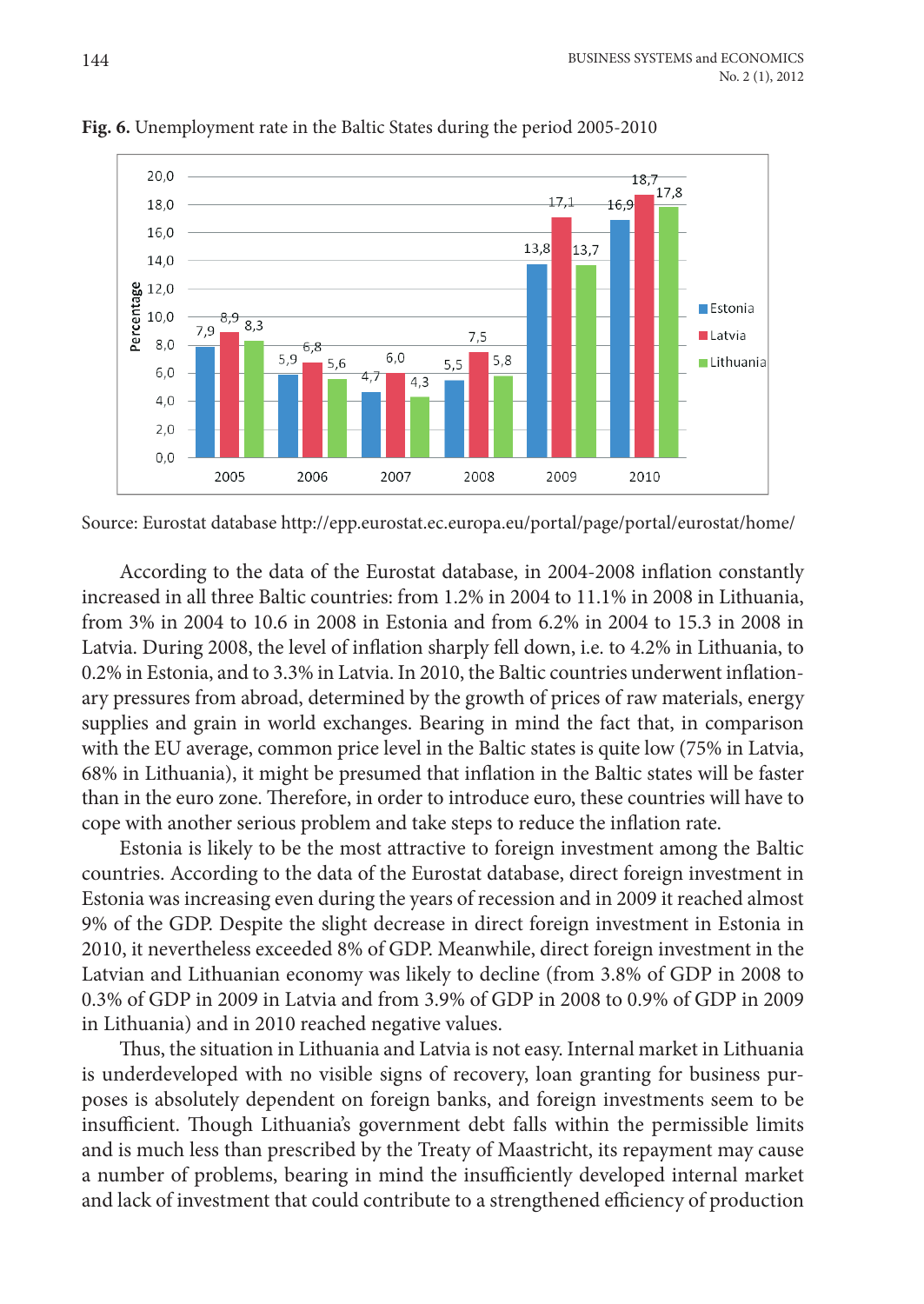processes. The reduction of fiscal deficit is another and equally serious problem. The country's situation is also burdened by emigration leading to the depletion of qualified staff resources. The most important factor of economic recovery in this country is export and Lithuania's competitiveness in foreign markets.

The situation in Latvia is similar to the situation in Lithuania – recession of the economy is very severe, internal market is poorly developed, like in Lithuania, budget deficit is high and emigration is reaching large scale. However, the gap between Latvia and Lithuania can be surmounted and filled. Latvia's advantage is that it pays much less interest for the loans granted by the International Monetary Fund as compared to Lithuania.

With reference to the above, Estonia has deserved its accession to the EMU as it seems to be in a markedly better position than Lithuania and Latvia according to the key indicators. Among the Baltic states, Estonia is the most attractive to invest in, it has the most effective public sector, the situation of public finances faces no problems and its economic policy is coherent. From other points of view, Estonia only slightly differs from the other Baltic countries.

## **Conclusion**

Such small countries of open economics as the Baltic ones had no chance of avoiding the effect of the global crisis on its economics. Thus, the domestic and external reasons caused the economic crisis in the Baltic countries. The analysis of macroeconomic processes in the Baltic countries showed that economic processes were similar without essential differences in all the Baltic countries, with the exception of the spheres of public finances and foreign investment where Estonia had obvious advantage in comparison with Lithuania and Latvia. All the Baltic countries are coping with the problems of production decrease, emigration, unemployment, inflation, foreign investment (with the exception of Estonia), state budget deficit (for Lithuania and Latvia only). It must be noted that the measures taken to stabilise the state finances had a negative influence on the development of the domestic markets in all of the Baltic countries. Thus the economic revival of the Baltic countries will depend both on the foreign market restoration and restoration of the domestic markets and modernisation of production processes with a view to all state-of-the-art technologies.

## **References**

- Andersen C. (2009). *Baltic Tiger' Plots Comeback.*IMF Survey Magazine: Countries and Regions. Retrieved on 28 January 2012 from http://www.imf.org/external/pubs/ft/survey/so/2009/ car121009a.htm.
- Commission of the European Communities (2009). From financial crisis to recovery: A European framework for action: communication from the commission. Retrieved on 26 January from wp/2009/wp09125.pdf.
- Dash M. (2001). *Tulipomania. The Story of the World's Most Coveted Flower and the Extraordinary Passions it Aroused*. Three Rivers Press.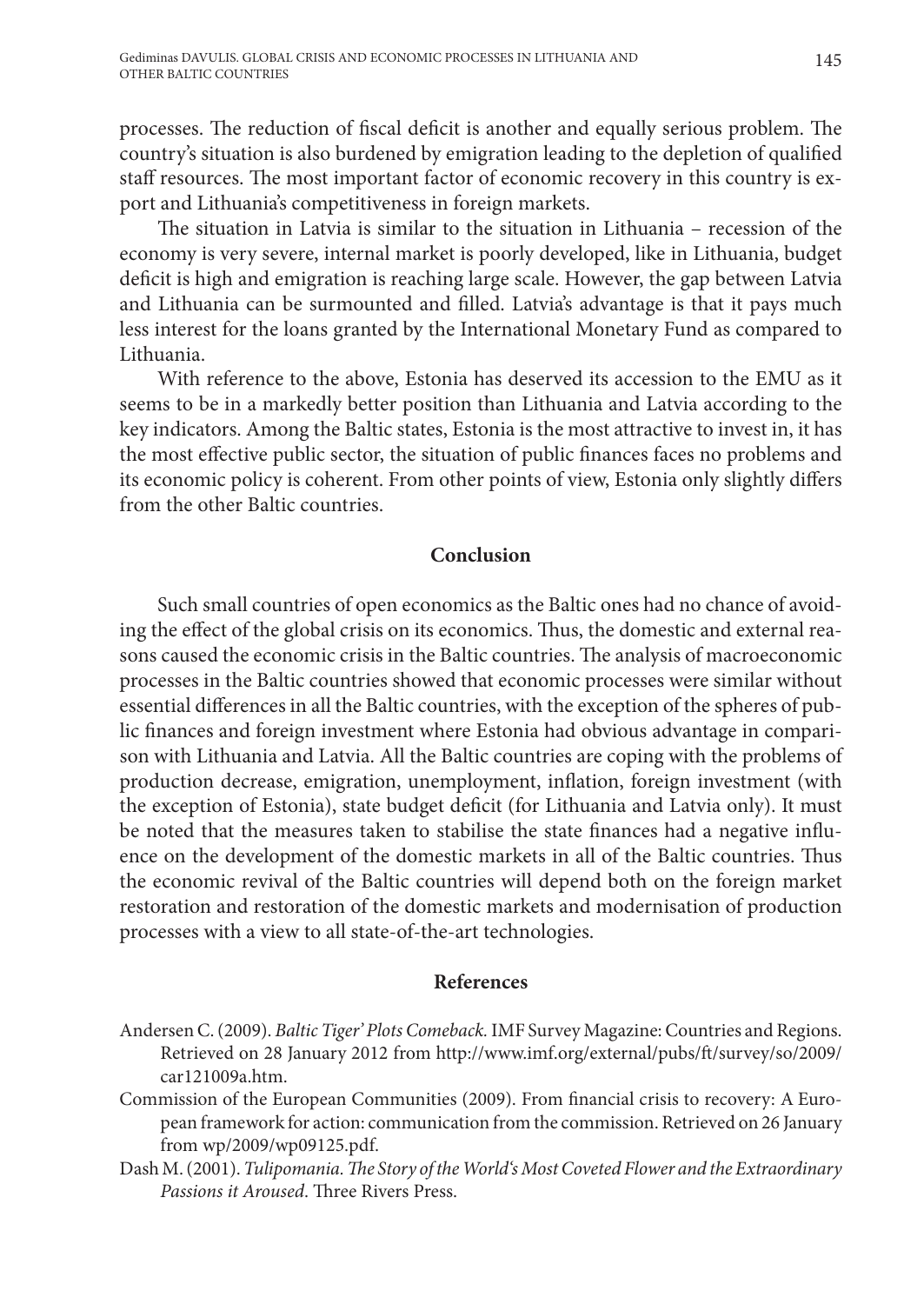- Eichengreen B. and O'Rourke K. H. (2010). What do the new data tell us? Research-based policy analysis. Retrieved on 24 January 2012 from http://www.voxeu.org/index. php?q=node/3421.
- Embassy of the Republic of Latvia in Vilnius. Program of stabilization and revival of Latvian economics. Retrieved on 6 December 2011 from http://www.am.gov.lv/lt/Vilnius/Ambasada.
- Eurostat database (2012). Economy and finance. Retrieved on 2 February 2012 from http://epp. eurostat.ec.europa.eu/portal/page/portal/eurostat/home/
- Feldstein M. et al. (2001). *The Risk of Economic crisis*. Chicago, London: The University of Chicago Press.
- Felton A., Carman M. and Reinhart. (2008) *First global financial crisis of the 21st century*. A Voxeu. Org. Publication. London, UK: Centre for economic policy. Manson J. R. and Rosner J. (2007). How Resilient. Are Mortgage Backed Securities to Collateralized Debt Obligation Market Disruptions? Forthcoming working paper based on presentation at Hudson Institute. Retrieved on 27 December 2011 from http://ssrn.com/abstract=1027472.
- Mises L. (2009). *Austrų verslo ciklo teorija. Pinigai ir verslo ciklai.* Vilnius: Lietuvos laisvosios rinkos institutas.
- Kropas S. (2007). Globalizacija ir instituciniai viešosios politikos klausimai Lietuvoje. *Lietuvos ekonomika Europoje ir globalioje erdvėje*. Vilnius: Ekonominių tyrimų centras, 2007.
- Krugman P. R. (2008). The Return of Depression Economics and the Crisis of 2008. W. W. Norton.
- Lietuvos statistikos departamentas (2012). Ūkis ir finansai. Retrieved on 18 January 2012. Internet access http://www.stat.gov.lt/lt.
- Rakauskienė O. ir G. Krinickienė. (2009). E. The Anatomy of Global Financial Crisis. *Intellectual economics: scientific work journal.* – Vilnius: Mykolo Romerio universitetas. No 2(6), p. 116-128.
- Romer C. (2009). Lessons from the Great Depression for economic recovery in 2009. Washington. Brukling institute. Retrieved December 18, 2011 from http://www.brooklings.edu.
- Rosenberg Ch. B. (2008). The Baltic Party Need Not End in a Bust. IMF Survey Magazine: Countries and Regions. Retrieved on 26 December 2011 from http://www.imf.org/external/pubs/ft/survey/so/2008/CAR02190.
- Sylla R. (2009). Lessons for fife US crises: 1792, 1837-1842, 1873, 1907 and 1930-1933. New York University, Frankfurt Symposium 10 June 2009. Retrieved on 8 January 2012 from http://www ibf-frankfurt de/Slides\_Sylla\_Symp\_IBF\_10Jun2009.
- Soros G. (2008). *The new paradigm for financial markes. The Crisis of 2008 for financial markes*. New York.
- Statistics Estonia (2012). Statistical database: Economy − Finance − Government finances. Retrieved on 18 January 2012 from http://pub.stat.ee/px-web.2001/I\_Databas/Economy/ 08Finance/06Government\_finances/ 04Revenue\_expenditure\_and\_debt / 04Revenue\_expenditure\_and\_debt.asp
- Stiglitz J. E (2006). *Making globalization work: The economics and social review*. USA. Columbia university.
- Zucchelli C. and Kirsebom D. (2009). *Kietas nusileidimas. Baltijos valstybės pavyzdys: pasakiškas ekonomikos pakilimas ir skausmingas nuosmukis*. Kaunas: Obuolys.